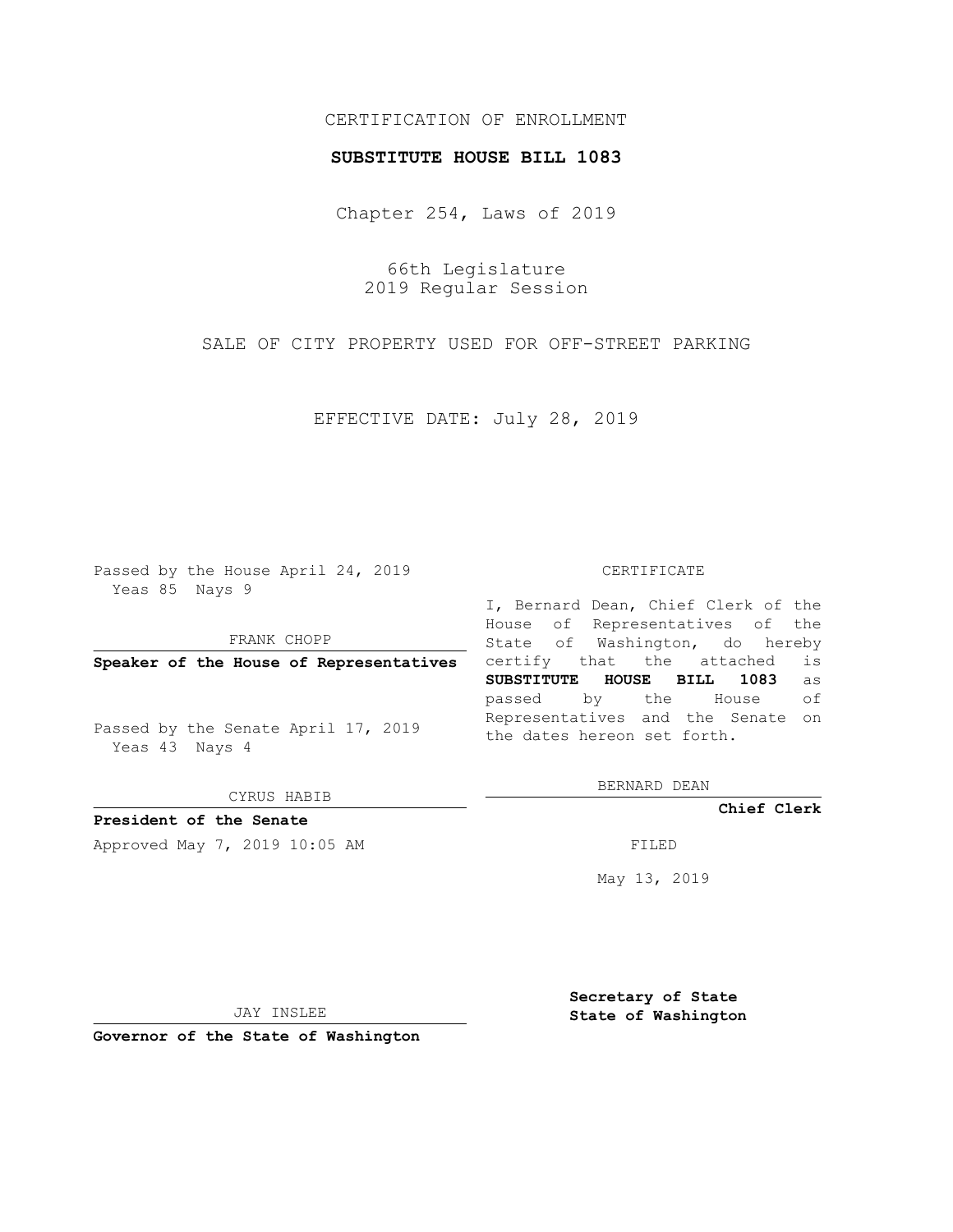## **SUBSTITUTE HOUSE BILL 1083**

AS AMENDED BY THE SENATE

Passed Legislature - 2019 Regular Session

# **State of Washington 66th Legislature 2019 Regular Session**

**By** House Local Government (originally sponsored by Representatives Stonier, Vick, and Frame)

READ FIRST TIME 01/31/19.

1 AN ACT Relating to providing greater certainty in association 2 with selling city-owned property used for off-street parking; and 3 amending RCW 35.86.030.

4 BE IT ENACTED BY THE LEGISLATURE OF THE STATE OF WASHINGTON:

5 **Sec. 1.** RCW 35.86.030 and 1965 c 7 s 35.86.030 are each amended to read as follows:6

7 (1) Such cities are authorized to obtain by lease, purchase, 8 donation and/or gift, or by eminent domain in the manner provided by 9 law for the exercise of this power by cities, such real property for 10 off-street parking as the legislative bodies thereof determine to be 11 necessary by ordinance.

12 (2) Such property or any fraction or fractions thereof may be sold, transferred, exchanged, leased, or otherwise disposed of by the city when one or more of the following conditions have been satisfied:

16 (a) When its legislative body has determined by ordinance such 17 property or fraction or fractions thereof is no longer necessary for 18 off-street parking purposes;

19 (b) When all bonds or financing contracts issued for the 20 acquisition or construction have been paid in full. The proceeds from 21 the sale, transfer, exchange, or lease of the property may be applied